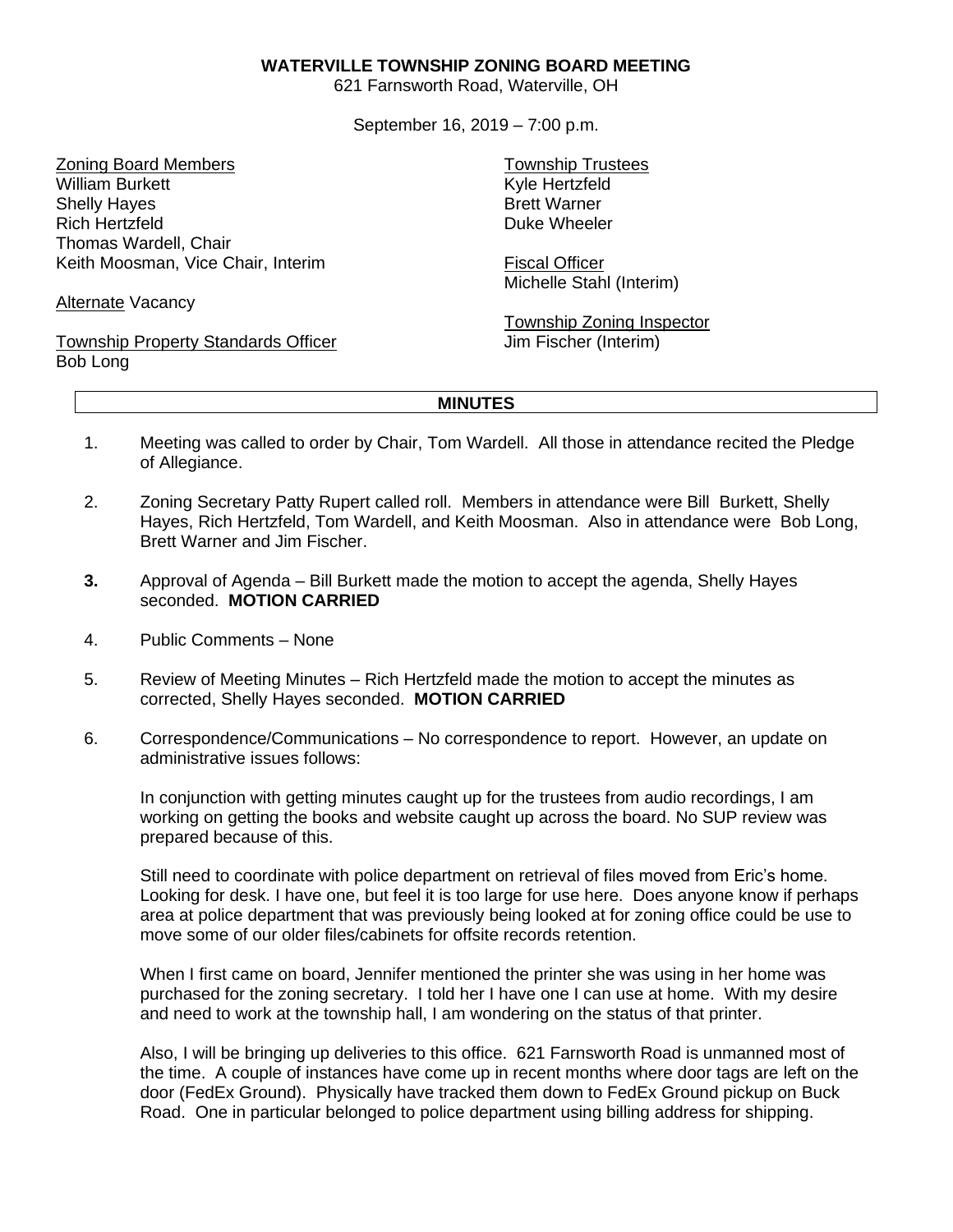7. Zoning Inspectors Report - 5 new permits as follows:

JEF-015 – Fence Permit Mike Keopfler 8714 Navonna Circle Monclova, OH 43542 Crimson Hollow Plat 8 Lot 199 Fee - \$50/Check No. 9309 Agent – American Fence and upply

JEF-016 - 12' x 20' Accessory Building Chris and Janelle Royal 9102 South River Raod Waterville, Ohio 43566 Fee - \$100/Check No. 1569

JEF-017 – 40' x 60' Accessory Building 9510 South River Rod Waterville, Ohio 43566 Fee - \$300.00/Check No. 3506

JEF-018 - 12' x 20' Accessory Building Matt and Cary Richey 7815 Noward Road Waterville, Ohipo 43566 Fee - \$100/Check No 1209

JEF-019 – New Home Frank Dudas Stiles Road Whitehouse, Ohio Fee \$250.00/Check No. 4774

The Josh Doyle Homes realtor signs for the Telluride subdivision that are in the right of way remains unresolved. The weed complaint for the same property remains unresolved. Their office is not cooperating. I plan to discuss how to proceed at the next Trustee meeting.

Requirement for a fence for an in-ground pool on the Don Heilman property remains unresolved.

I have talked to Mr. David Noe, of 8930 South River Road about a possible new structure for a dance studio. I called Bill Harbert at the County to discuss this topic. He told me a special use permit is not the correct approach for this request and Mr. Noe should pursue a home occupation permit. He also advised that because Mr. Noe is in the old St. Rt. 24 Scenic Route overlay district the request may need to be denied altogether. I have also been advised that the home is currently being used for dance lessons and a business sign is posted in the yard, both of which are zoning violations without permits. This information needs to be confirmed.

Discussion on new lighting district for the first plot in the Telluride subdivision.